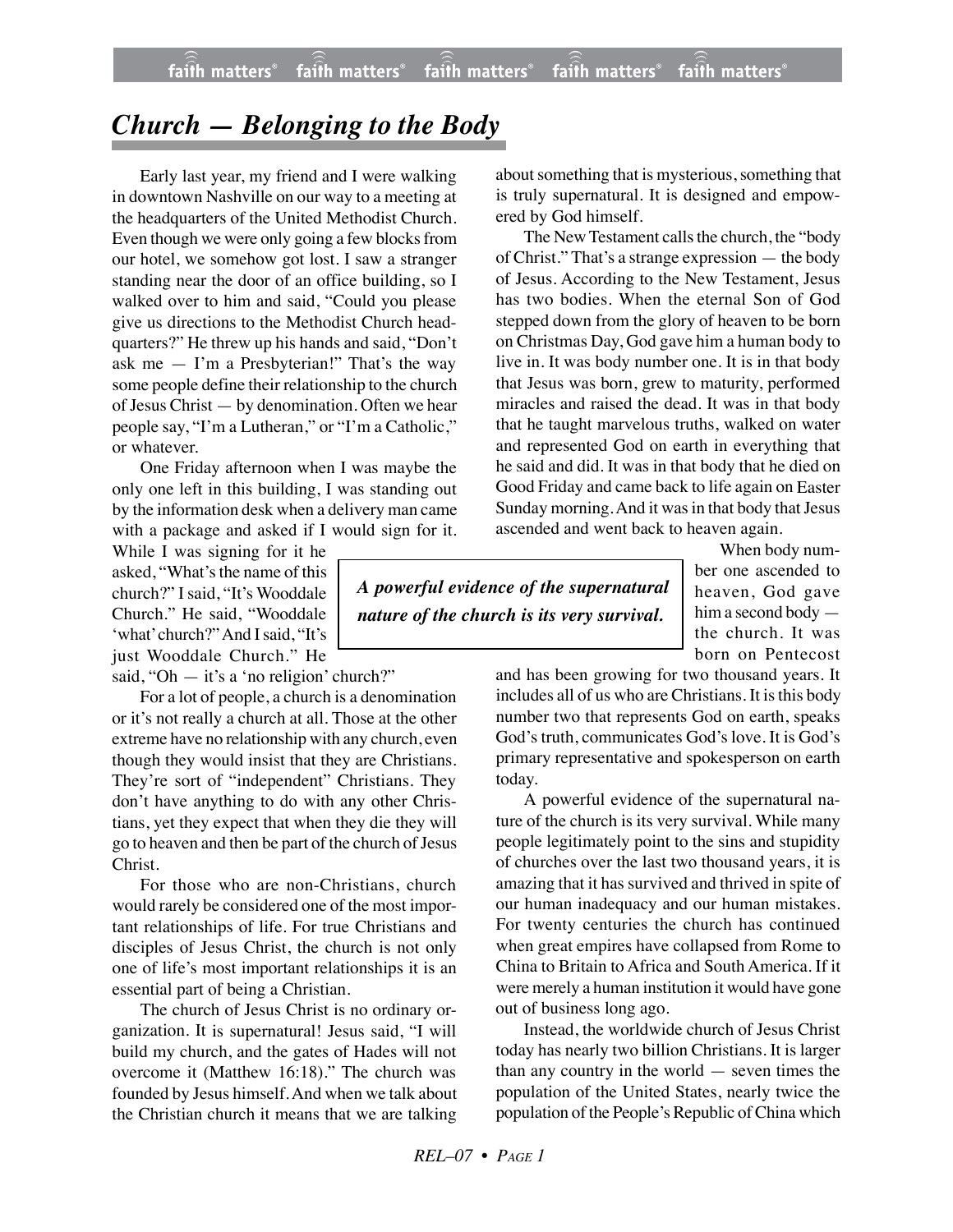is the highest population country in the world today. The church is older than any other organization in history.

The church is supernatural and I am awed by it. I see God in it. The church is Christ's body today and here. I say unashamedly that I love Jesus Christ and I love the church of Jesus Christ. Sometimes when we're close to something we see only the faults. As a Christian I am keenly aware of the problems, inadequacies and criticisms of the church now and in the past. I think I know them well. But I still very much see God in it and love the church with all my heart.

One of God's biggest points about the body of Christ and our relationship to it is one of interdependence. That is very different from the American way. As Americans we value independence, but as Christians we value interdependence.

The Bible compares our relationship to each other to the relationship between the parts of our body. Body parts can't independently function. Your heart, for example, didn't have the option of sleeping in this morning and not coming to church with you. Or what if your fingers really did go for a walk through the Yellow Pages and left the rest of your body behind? To be a body means interdependent parts that need each other to live.

I Corinthians 12:12-27 says:

*The body is a unit, though it is made up of many parts; and though all its parts are many, they form one body. So it is with Christ. For we were all baptized by one Spirit into one body —whether Jews or Greeks, slave or free — and we were all given the one Spirit to drink.*

*Now the body is not made up of one part but of many. If the foot should say, "Because I*

*am not a hand, I do not belong to the body," it would not for that reason cease to be a part of the body. And if the ear should*

*say, "Because I am not an eye, I do not belong to the body," it would not for that reason cease to be part of the body. If the whole body were an eye, where would the sense of hearing be? If the whole body were an ear, where would the sense of smell be? But in fact God has arranged the parts in the body, everyone of them,* *just as he wanted them to be. If they were all one part, where would the body be? As it is, there are many parts but one body.*

*The eye cannot say to the hand, "I don't need you!" And the head cannot say to the feet, "I don't need you!" On the contrary, those parts of the body that seem to be weaker are indispensable, and the parts that we think are less honorable we treat with special honor. And the parts that are unpresentable are treated with special modesty, while our presentable parts need no special treatment. But God has combined the members of the body and has given greater honor to the parts that lacked it, so that there should be no division in the body, but that its parts should have equal concern for each other. If one part suffers, every part suffers with it; if one part is honored, every part rejoices with it.*

*Now you are the body of Christ, and each one of you is part of it.*

The Bible knows no such thing as an independent Christian. In fact, a claim to be independent from other Christians is really to admit to not being a Christian at all.

The church of Jesus Christ is supernatural, interdependent and loving. According to Jesus, love is the distinguishing characteristic that separates it from any other organization or institution. Jesus said that Christians could be identified by their love for one another.

Probably the greatest words about love that were ever written in any language are found in what is called the love chapter of the Bible — I Corinthians 13. It is often read at weddings, but it's really not talking about the relationship between

> a husband and a wife, it's about the relationship of Christians in the life of the church.

The church of Jesus Christ combines these marvelous characteristics — it's supernatural, interdependent and loving. That's a quick overview. But let's get personal and practical. I want to list for you five different areas of a Christian's relationship to the local church and ask you to score yourself and see how you are doing.

*The Bible knows no such thing as an independent Christian*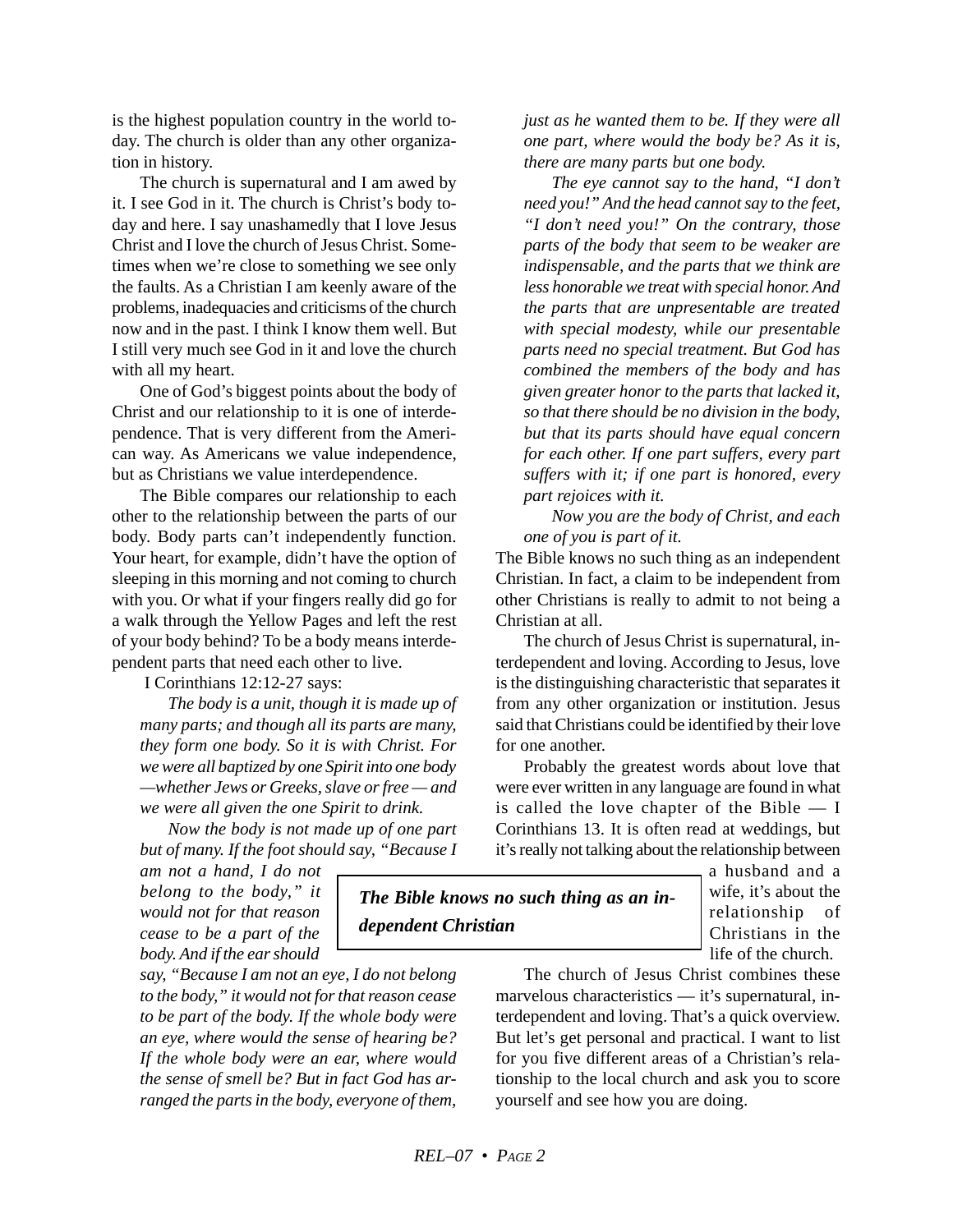The first one is a little more abstract than the other four so let me try to explain it. We are to see the church as an expression of our relationship to God. To understand that, we have to realize that the church is not a building — it is not a typical organization.

On Friday of this week, I got a telephone call from a researcher at Harvard University who is working on a profile of religion in America. At the end of his questions he said, "We're going to publish this research. Could you send some pictures from Wooddale? Make sure that you send pictures of people." His last line was absolutely intriguing. You see, he got what the church is — not the building, not the organization, but the people.

Do you see the church as an expression of your relationship to God, as sort of a foundation to what the church of Jesus Christ is all about? Rate yourself. If you see that as a strength, give yourself a ten, if you are growing in this area, rate yourself a seven. If you think that's a weakness, then five. If it's a weakness but you'd like to see it grow then a two or three and if you couldn't care less then give it a zero.

The Christian who wants to have God's perspective sees his or her relationship to the church as an essential part of a personal relationship with God. It's easy for me to say that I really love God. But how do you know whether I do or not? The proof of my relationship with God is what I do in the context of the relationships that I have with others who are Christians in the church of Jesus Christ.

So what's your score? Got it? All right let's go on to the second one.

Taking responsibility is necessary for any relationship to be good. If you're married, you know that you can't just expect the other person to make

the marriage succeed. We sometimes joke about it and say that for a marriage to really succeed, **both** partners have to take sixty or eighty

percent of the responsibility for the relationship.

Taking responsibility in terms of our relationships to other Christians in the church does not mean that others should be irresponsible. The rest of the church has responsibilities to you just as you have responsibilities to the church. For example, I can't say that you are suppose to teach me. I need to say, "I will take responsibility to learn." Too frequently modern American Christians leave the responsibility to others. Others are supposed to make friends with me but I don't have to befriend others. Others are supposed to give so I can get, but I don't take responsibility to give my share.

What about you? Who do you consider to be responsible to give you a good relationship with other Christians and the church? If you take first responsibility yourself, give yourself a ten. If you leave everything to everybody else, then give yourself a zero or a one. By the way, there is an interesting indicator on how you check out on this particular point by considering how you select a church when you move to a new area. Suppose that this summer you're transferred and you're going to move to Arkansas or Arizona or Alaska or somewhere else and you need to look for a new church home when you get there. Is the main question on your mind what that new church can do for you or what you can contribute to that church? **That's** the issue of responsibility. Are they responsible to me or am I responsible to them? Score yourself and we'll move on to number three which has to do with getting connected.

Think of your relationship to the church as being like Velcro. Velcro has two sides — one side is a set of little hooks and the other is a set of little eyes. If two pieces of Velcro are in the same room but completely separate from each other they will never stick. If you just sort of touch them together you can get a slight connection, but they can be easily torn apart. But if you press them together so that there are scores, in fact, hundreds of connection points, then it's almost like a zipper, it's hooked up and compressed together.

> How well are you connected to other Christians in the body of Jesus Christ? Do you know people

by name? How many people do you pray for? That's a good indicator of how you are connected. The idea and design of God is that I pray for others and they pray for me. Have you worked with

other people on projects and do you have Chris-

*Think of your relationship to the church as*

*being like Velcro…*